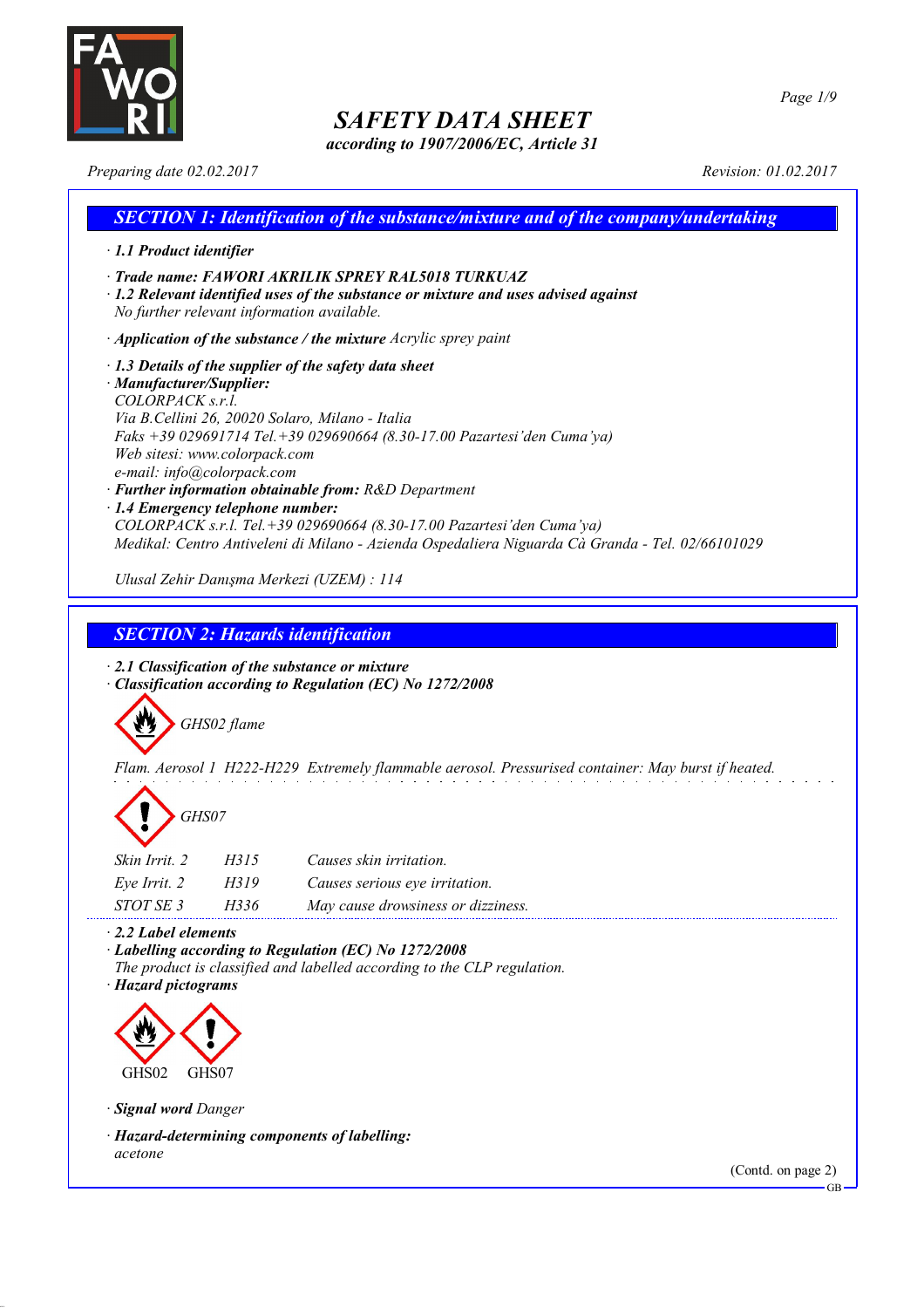*according to 1907/2006/EC, Article 31*

*Preparing date 02.02.2017 Revision: 01.02.2017*

### *Trade name: FAWORI AKRILIK SPREY RAL5018 TURKUAZ*

(Contd. of page 1) *· Hazard statements H222-H229 Extremely flammable aerosol. Pressurised container: May burst if heated. H315 Causes skin irritation. H319 Causes serious eye irritation. H336 May cause drowsiness or dizziness. · Precautionary statements P101 If medical advice is needed, have product container or label at hand. P102 Keep out of reach of children. P103 Read label before use. P210 Keep away from heat/sparks/open flames/hot surfaces. - No smoking. P251 Pressurized container: Do not pierce or burn, even after use. P305+P351+P338 IF IN EYES: Rinse cautiously with water for several minutes. Remove contact lenses, if present and easy to do. Continue rinsing. P405 Store locked up.*<br>*P410+P412 Protect from sure P410+P412 Protect from sunlight. Do not expose to temperatures exceeding 50 °C/122 °F. P501 Dispose of contents/container in accordance with local/regional/national/international regulations. · Additional information:*

Pressurized container: protect from sunlight and do not expose to temperatures exceeding 50°C. Do not pierce or *burn, even after use.*

Do not spray on a naked flame or any incandescent material. Keep away from sources of ignition - No smoking. *· 2.3 Other hazards*

- *· Results of PBT and vPvB assessment*
- *· PBT: Not applicable.*
- *· vPvB: Not applicable.*

## *SECTION 3: Composition/information on ingredients*

- *· 3.2 Chemical characterisation: Mixtures*
- *· Description:*

| Dangerous components: |                                                                                                                                                                                                  |              |
|-----------------------|--------------------------------------------------------------------------------------------------------------------------------------------------------------------------------------------------|--------------|
|                       | cosolvent                                                                                                                                                                                        | $< 2.5\%$    |
|                       | Acute Tox. 4, H302; Acute Tox. 4, H312; Acute Tox. 4, H332; Skin Irrit. 2,<br>H315; Eye Irrit. 2, H319                                                                                           |              |
| CAS: $67-64-1$        | acetone                                                                                                                                                                                          | $25 - 50\%$  |
|                       | EINECS: 200-662-2 $\otimes$ Flam. Liq. 2, H225; $\otimes$ Eye Irrit. 2, H319; STOT SE 3, H336                                                                                                    |              |
| CAS: 68476-40-4       | Hydrocarbons, C3-4                                                                                                                                                                               | $25 - 50\%$  |
|                       | EINECS: 270-681-9 & Flam. Gas 1, H220; Press. Gas C, H280                                                                                                                                        |              |
| $CAS: 1330-20-7$      | <i>Xylol, Isomerengemisch (wenn Flammpunkt</i> <21 $^{\circ}$ C)                                                                                                                                 | $10 - 25\%$  |
|                       | $\otimes$ Flam. Lig. 2, H225; $\otimes$ Acute Tox. 4, H312; Acute Tox. 4, H332; Skin Irrit.<br>2. H315                                                                                           |              |
| $CAS: 123-86-4$       | n-butyl acetate                                                                                                                                                                                  | $2.5 - 10\%$ |
|                       | EINECS: 204-658-1 & Flam. Liq. 3, H226; STOT SE 3, H336                                                                                                                                          |              |
| CAS: 110-82-7         | cyclohexane                                                                                                                                                                                      | $< 2.5\%$    |
|                       | EINECS: 203-806-2 $\otimes$ Flam. Liq. 2, H225; $\otimes$ Asp. Tox. 1, H304; $\otimes$ Aquatic Acute 1, H400;<br>Aquatic Chronic 1, H410, $\langle \rangle$ Skin Irrit. 2, H315; STOT SE 3, H336 |              |
|                       | · Additional information: For the wording of the listed risk phrases refer to section 16.                                                                                                        | GB           |

(Contd. on page 3)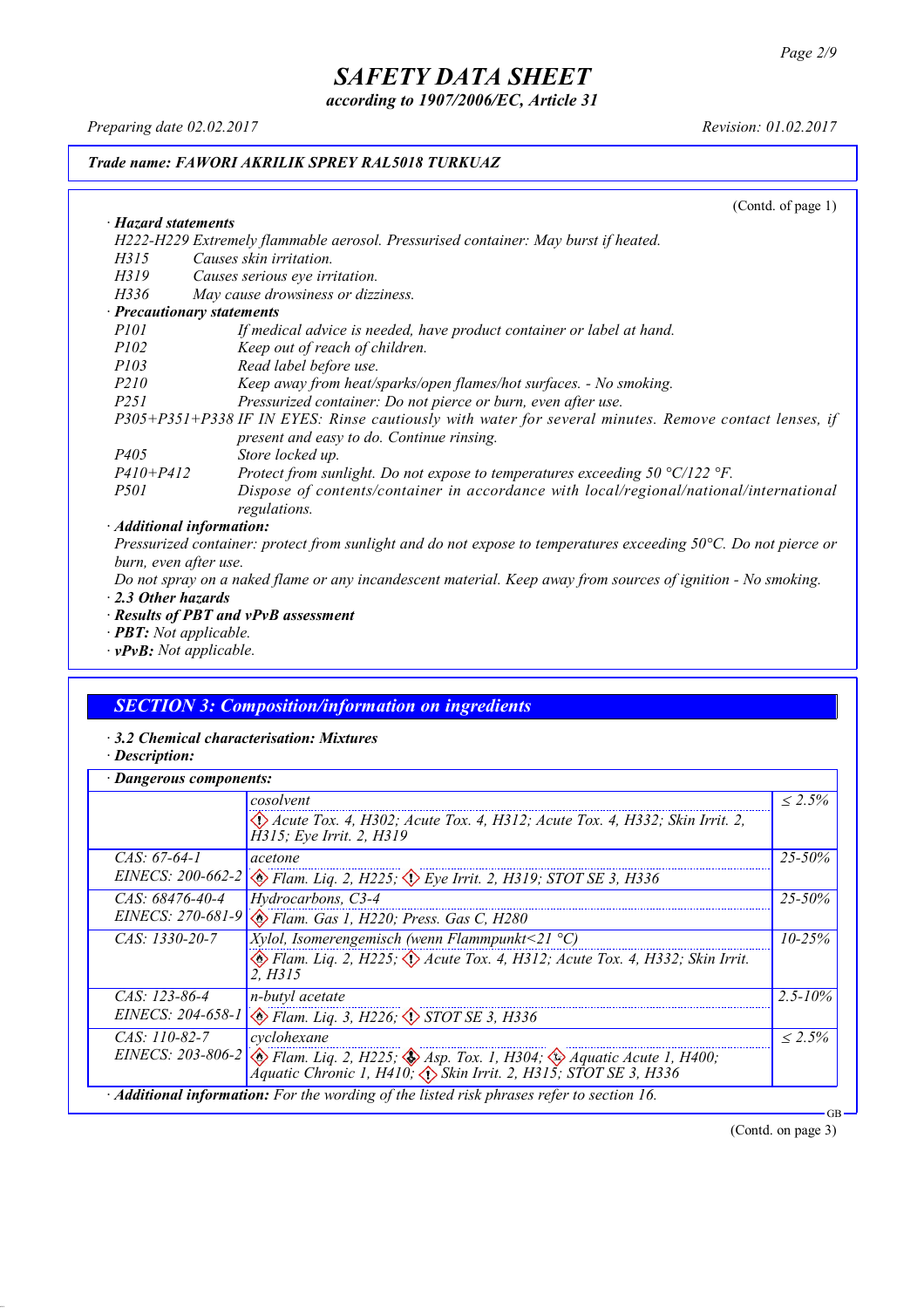*according to 1907/2006/EC, Article 31*

*Preparing date 02.02.2017 Revision: 01.02.2017*

### *Trade name: FAWORI AKRILIK SPREY RAL5018 TURKUAZ*

(Contd. of page 2)

#### *SECTION 4: First aid measures*

*· 4.1 Description of first aid measures*

*· General information:*

Symptoms of poisoning may even occur after several hours; therefore medical observation for at least 48 hours *after the accident.*

*· After inhalation:*

*Supply fresh air. If required, provide artificial respiration. Keep patient warm. Consult doctor if symptoms persist.*

*In case of unconsciousness place patient stably in side position for transportation.*

- *· After skin contact: Immediately rinse with water.*
- *· After eye contact:*

*Rinse opened eye for several minutes under running water. If symptoms persist, consult a doctor.*

*· After swallowing: If symptoms persist consult doctor.*

*· 4.2 Most important symptoms and effects, both acute and delayed No further relevant information available.*

*· 4.3 Indication of any immediate medical attention and special treatment needed*

*No further relevant information available.*

### *SECTION 5: Firefighting measures*

- *· 5.1 Extinguishing media*
- *· Suitable extinguishing agents: CO2, sand, extinguishing powder. Do not use water.*
- *· For safety reasons unsuitable extinguishing agents: Water with full jet*
- *· 5.2 Special hazards arising from the substance or mixture No further relevant information available.*
- *· 5.3 Advice for firefighters*
- *· Protective equipment: Mouth respiratory protective device.*

### *SECTION 6: Accidental release measures*

*· 6.1 Personal precautions, protective equipment and emergency procedures Wear protective equipment. Keep unprotected persons away.*

*· 6.2 Environmental precautions: Do not allow to enter sewers/ surface or ground water.*

*· 6.3 Methods and material for containment and cleaning up:*

*Dispose contaminated material as waste according to item 13. Ensure adequate ventilation.*

*Do not flush with water or aqueous cleansing agents*

- *· 6.4 Reference to other sections*
- *See Section 7 for information on safe handling.*
- *See Section 8 for information on personal protection equipment.*

*See Section 13 for disposal information.*

### *SECTION 7: Handling and storage*

*· 7.1 Precautions for safe handling*

*Ensure good ventilation/exhaustion at the workplace.*

- *Open and handle receptacle with care.*
- *· Information about fire - and explosion protection: Keep ignition sources away - Do not smoke.*
- *Protect against electrostatic charges.*

(Contd. on page 4)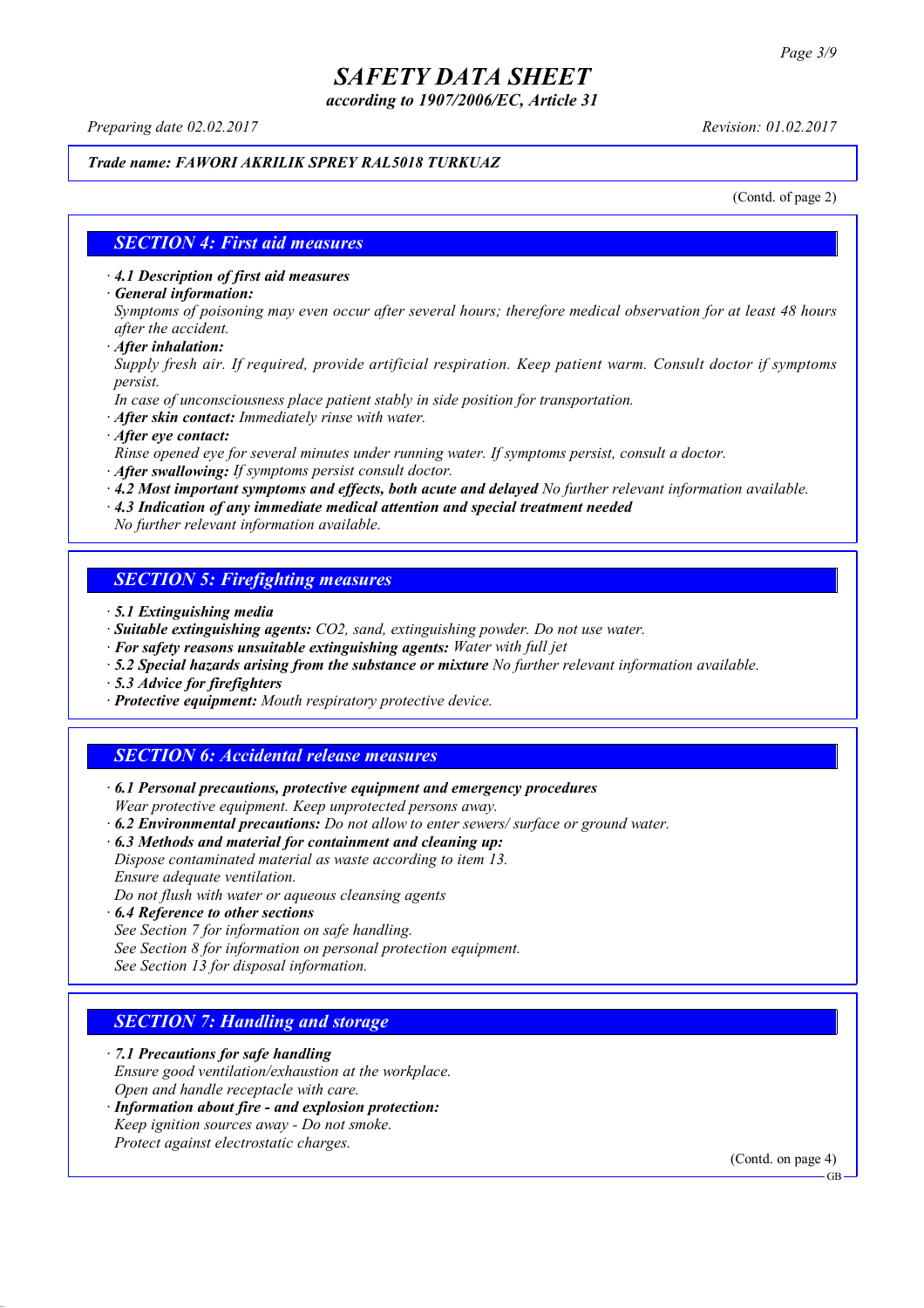*according to 1907/2006/EC, Article 31*

*Preparing date 02.02.2017 Revision: 01.02.2017*

## *Trade name: FAWORI AKRILIK SPREY RAL5018 TURKUAZ*

(Contd. of page 3) *Pressurised container: protect from sunlight and do not expose to temperatures exceeding 50 °C, i.e. electric lights. Do not pierce or burn, even after use. Do not spray onto a naked flame or any incandescent material.*

- *· 7.2 Conditions for safe storage, including any incompatibilities · Storage:*
- *· Requirements to be met by storerooms and receptacles: Store in a cool location. Observe official regulations on storing packagings with pressurised containers.*
- *· Information about storage in one common storage facility: Not required. · Further information about storage conditions: Keep container tightly sealed. Do not seal receptacle gas tight. Store in cool, dry conditions in well sealed receptacles. Protect from heat and direct sunlight.*

*· 7.3 Specific end use(s) No further relevant information available.*

## *SECTION 8: Exposure controls/personal protection*

*· Additional information about design of technical facilities: No further data; see item 7.*

| $\cdot$ 8.1 Control parameters                                                                                                                 |  |
|------------------------------------------------------------------------------------------------------------------------------------------------|--|
| · Ingredients with limit values that require monitoring at the workplace:                                                                      |  |
| 67-64-1 acetone                                                                                                                                |  |
| WEL Short-term value: $3620$ mg/m <sup>3</sup> , 1500 ppm                                                                                      |  |
| Long-term value: $1210$ mg/m <sup>3</sup> , 500 ppm                                                                                            |  |
| 1330-20-7 Xylol, Isomerengemisch (wenn Flammpunkt<21 $^{\circ}$ C)                                                                             |  |
| WEL Short-term value: $441$ mg/m <sup>3</sup> , 100 ppm                                                                                        |  |
| Long-term value: 220 mg/m <sup>3</sup> , 50 ppm                                                                                                |  |
| Sk, BMGV                                                                                                                                       |  |
| 123-86-4 n-butyl acetate                                                                                                                       |  |
| WEL Short-term value: 966 mg/m <sup>3</sup> , 200 ppm                                                                                          |  |
| Long-term value: 724 mg/m <sup>3</sup> , 150 ppm                                                                                               |  |
| 111-76-2 2-Butoxyethanol                                                                                                                       |  |
| WEL Short-term value: $246$ mg/m <sup>3</sup> , 50 ppm                                                                                         |  |
| Long-term value: $123$ mg/m <sup>3</sup> , 25 ppm                                                                                              |  |
| Sk, BMGV                                                                                                                                       |  |
| · Ingredients with biological limit values:                                                                                                    |  |
| 1330-20-7 Xylol, Isomerengemisch (wenn Flammpunkt<21 $^{\circ}$ C)                                                                             |  |
| BMGV 650 mmol/mol creatinine                                                                                                                   |  |
| Medium: urine                                                                                                                                  |  |
| Sampling time: post shift                                                                                                                      |  |
| Parameter: methyl hippuric acid                                                                                                                |  |
| 111-76-2 2-Butoxyethanol                                                                                                                       |  |
| $BMGV$ 240 mmol/mol creatinine                                                                                                                 |  |
| Medium: urine                                                                                                                                  |  |
| Sampling time: post shift                                                                                                                      |  |
| Parameter: butoxyacetic acid                                                                                                                   |  |
| · <b>Additional information:</b> The lists valid during the making were used as basis.<br>$(C_{\text{optd}} \text{ on } \text{no } \alpha, 5)$ |  |

(Contd. on page 5)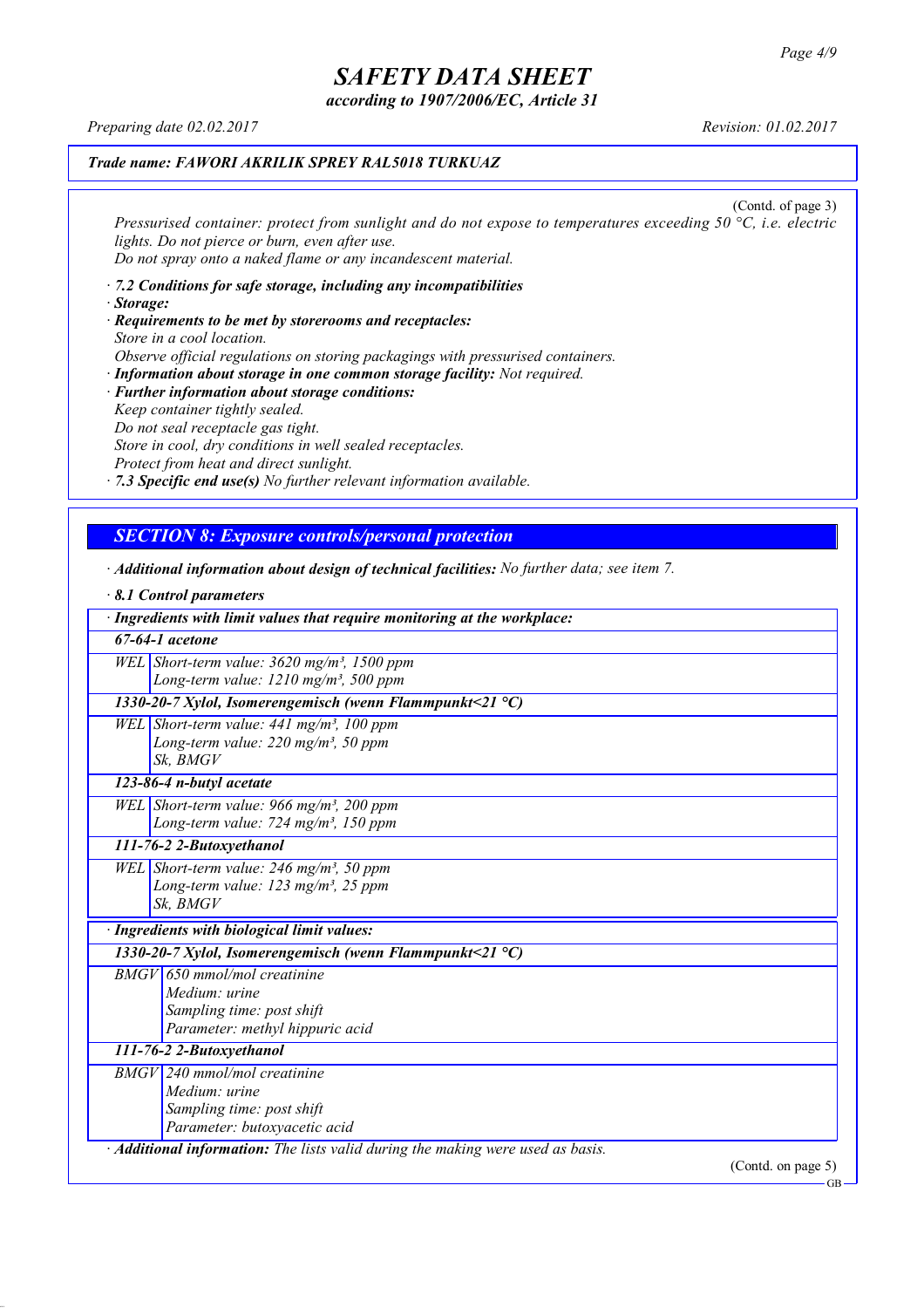*according to 1907/2006/EC, Article 31*

*Preparing date 02.02.2017 Revision: 01.02.2017*

#### *Trade name: FAWORI AKRILIK SPREY RAL5018 TURKUAZ*

(Contd. of page 4)

#### *· 8.2 Exposure controls*

- *· Personal protective equipment:*
- *· General protective and hygienic measures:*

*Keep away from foodstuffs, beverages and feed. Immediately remove all soiled and contaminated clothing Wash hands before breaks and at the end of work. Avoid contact with the eyes.*

*Avoid contact with the eyes and skin.*

#### *· Respiratory protection:*

In case of brief exposure or low pollution use respiratory filter device. In case of intensive or longer exposure use *self-contained respiratory protective device.*

*· Protection of hands:*



*Protective gloves*

*The glove material has to be impermeable and resistant to the product/ the substance/ the preparation.* Due to missing tests no recommendation to the glove material can be given for the product/ the preparation/ the *chemical mixture.*

Selection of the glove material on consideration of the penetration times, rates of diffusion and the degradation *· Material of gloves*

The selection of the suitable gloves does not only depend on the material, but also on further marks of quality and *varies from manufacturer to manufacturer. As the product is a preparation of several substances, the resistance* of the glove material can not be calculated in advance and has therefore to be checked prior to the application.

*· Penetration time of glove material*

The exact break trough time has to be found out by the manufacturer of the protective gloves and has to be *observed.*

*· Eye protection:*



*Tightly sealed goggles*

| $\cdot$ 9.1 Information on basic physical and chemical properties<br><b>General Information</b><br>$\cdot$ Appearance: |                                    |  |
|------------------------------------------------------------------------------------------------------------------------|------------------------------------|--|
| Form:                                                                                                                  | Aerosol                            |  |
| Colour:                                                                                                                | According to product specification |  |
| · Odour:                                                                                                               | Characteristic                     |  |
| Change in condition<br><b>Boiling point/Boiling range:</b>                                                             | Not applicable, as aerosol.        |  |
| · Flash point:                                                                                                         | $\leq$ 0 °C                        |  |
| · Ignition temperature:                                                                                                | $>$ 400 °C                         |  |
| · Danger of explosion:                                                                                                 | Not determined.                    |  |
| · Explosion limits:                                                                                                    |                                    |  |
| Lower:                                                                                                                 | 1.8 Vol %                          |  |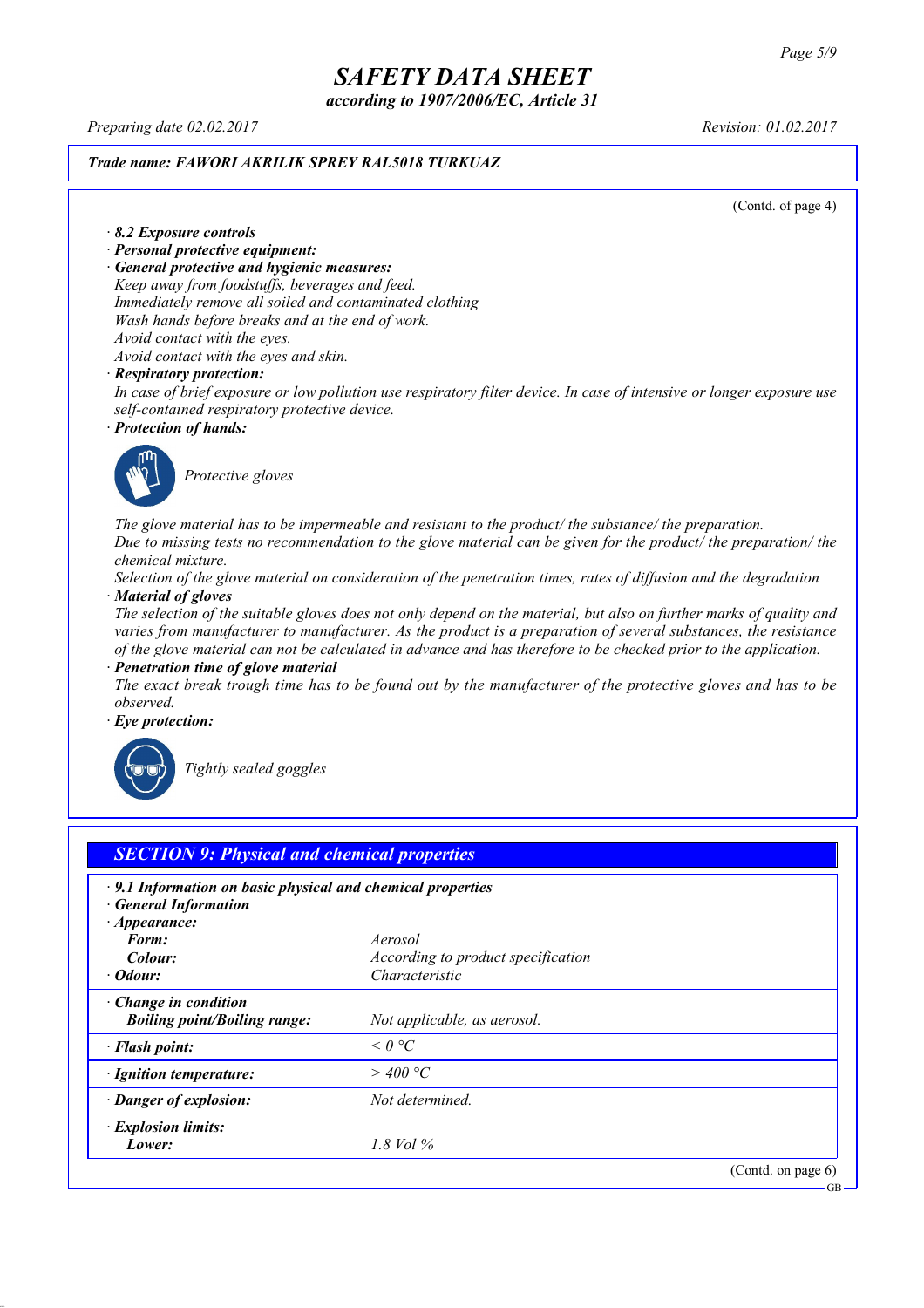*according to 1907/2006/EC, Article 31*

*Preparing date 02.02.2017 Revision: 01.02.2017*

#### *Trade name: FAWORI AKRILIK SPREY RAL5018 TURKUAZ*

|                                                                   |                                                             | (Contd. of page 5) |
|-------------------------------------------------------------------|-------------------------------------------------------------|--------------------|
| Upper:                                                            | 9.5 Vol $\%$                                                |                    |
| $\cdot$ Vapour pressure at 20 °C:                                 | $4.5$ bar                                                   |                    |
| $\cdot$ Density at 20 °C:<br>$\cdot$ Vapour density at 20 °C      | $0.95$ g/cm <sup>3</sup><br>$>l$ g/cm <sup>3</sup> (hava=1) |                    |
| · Solubility in / Miscibility with<br>water:                      | Partly miscible.                                            |                    |
| · Partition coefficient (n-octanol/water): Not determined.        |                                                             |                    |
| $\cdot$ <i>Viscosity:</i><br>Kinematic:                           | Not determined.                                             |                    |
| · Solvent content:<br>$VOC$ (EC)<br>$\cdot$ 9.2 Other information | $600$ g/l<br>No further relevant information available.     |                    |

### *SECTION 10: Stability and reactivity*

*· 10.1 Reactivity*

- *· 10.2 Chemical stability*
- *· Thermal decomposition / conditions to be avoided: No decomposition if used according to specifications.*
- *· 10.3 Possibility of hazardous reactions No dangerous reactions known.*
- *· 10.4 Conditions to avoid No further relevant information available.*
- *· 10.5 Incompatible materials: No further relevant information available.*
- *· 10.6 Hazardous decomposition products: No dangerous decomposition products known.*

## *SECTION 11: Toxicological information*

*· 11.1 Information on toxicological effects*

*· Acute toxicity:*

*· LD/LC50 values relevant for classification:*

*110-82-7 cyclohexane*

*Oral LD50 12705 mg/kg (rat)*

- *· Primary irritant effect:*
- *· on the skin: No irritant effect.*
- *· on the eye: Irritating effect.*
- *· Sensitisation: No sensitising effects known.*
- *· Additional toxicological information:*

*The product shows the following dangers according to the calculation method of the General EU Classification Guidelines for Preparations as issued in the latest version:*

*Harmful Irritant*

### *SECTION 12: Ecological information*

*· 12.1 Toxicity*

- *· Aquatic toxicity: No further relevant information available.*
- *· 12.2 Persistence and degradability No further relevant information available.*
- *· 12.3 Bioaccumulative potential No further relevant information available.*

(Contd. on page 7)

**GB**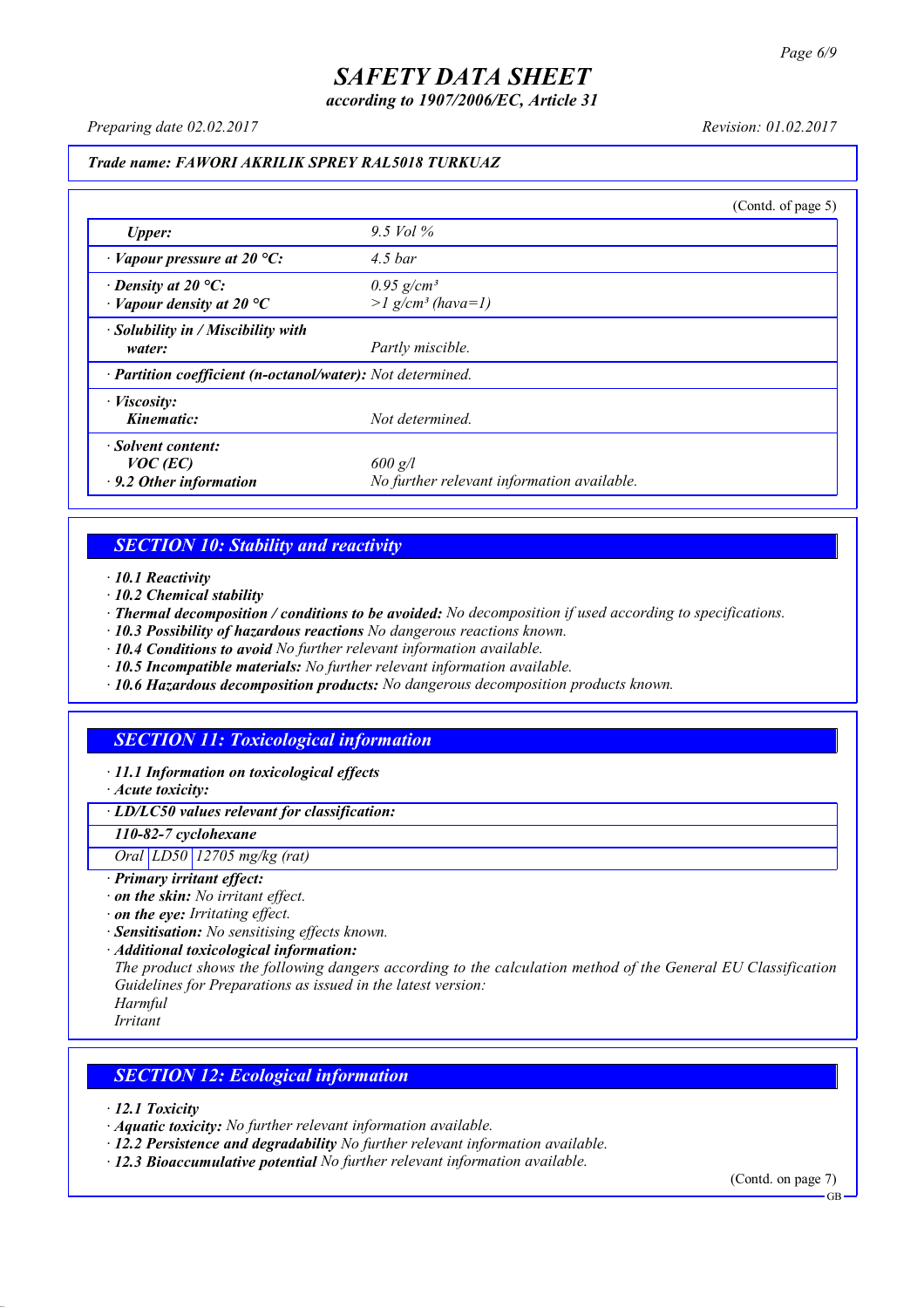*according to 1907/2006/EC, Article 31*

*Preparing date 02.02.2017 Revision: 01.02.2017*

## *Trade name: FAWORI AKRILIK SPREY RAL5018 TURKUAZ*

(Contd. of page 6)

*· 12.4 Mobility in soil No further relevant information available.*

*· Additional ecological information:*

*· General notes:*

*Water hazard class 1 (German Regulation) (Self-assessment): slightly hazardous for water*

Do not allow undiluted product or large quantities of it to reach ground water, water course or sewage system.

## *· 12.5 Results of PBT and vPvB assessment*

*· PBT: Not applicable.*

*· vPvB: Not applicable.*

*· 12.6 Other adverse effects No further relevant information available.*

#### *SECTION 13: Disposal considerations*

*· 13.1 Waste treatment methods*

#### *· Recommendation*

*Must not be disposed together with household garbage. Do not allow product to reach sewage system.*

- *· Uncleaned packaging:*
- *· Recommendation: Disposal must be made according to official regulations.*

| <b>SECTION 14: Transport information</b>             |                     |                    |
|------------------------------------------------------|---------------------|--------------------|
| $\cdot$ 14.1 UN-Number                               |                     |                    |
| ADR, IMDG, IATA                                      | UN1950              |                    |
| $\cdot$ 14.2 UN proper shipping name                 |                     |                    |
| $·$ <i>ADR</i>                                       | 1950 AEROSOLS       |                    |
| $\cdot$ IMDG                                         | <b>AEROSOLS</b>     |                    |
| $\cdot$ IATA                                         | AEROSOLS, flammable |                    |
| · 14.3 Transport hazard class(es)                    |                     |                    |
| $·$ <i>ADR</i>                                       |                     |                    |
|                                                      |                     |                    |
| · Class                                              | 2 5F Gases.         |                    |
| $\cdot$ Label                                        | 2.1                 |                    |
| $\cdot$ IMDG, IATA                                   |                     |                    |
| · Class                                              | 2.1                 |                    |
| $-Label$                                             | 2.1                 |                    |
| · 14.4 Packing group                                 |                     |                    |
| ADR, IMDG, IATA                                      | Void                |                    |
| · 14.5 Environmental hazards:<br>· Marine pollutant: | N <sub>o</sub>      |                    |
| · 14.6 Special precautions for user                  | Warning: Gases.     |                    |
|                                                      |                     | (Contd. on page 8) |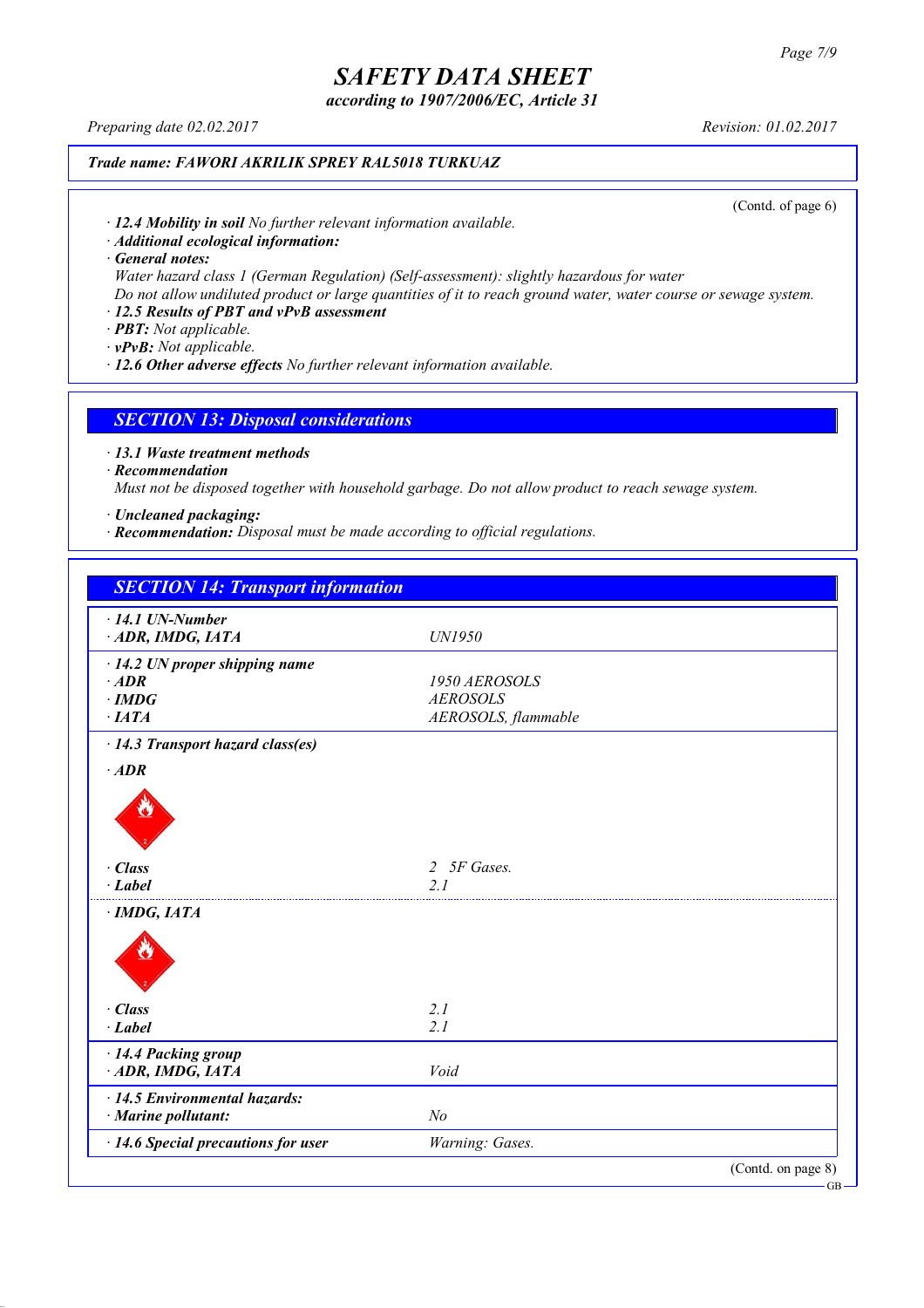*according to 1907/2006/EC, Article 31*

*Preparing date 02.02.2017 Revision: 01.02.2017*

### *Trade name: FAWORI AKRILIK SPREY RAL5018 TURKUAZ*

|                                                                                                                                 |                                                          | (Contd. of page $7$ ) |
|---------------------------------------------------------------------------------------------------------------------------------|----------------------------------------------------------|-----------------------|
| · Danger code (Kemler):<br><b>EMS Number:</b>                                                                                   | $F$ -D.S-U                                               |                       |
| $\cdot$ 14.7 Transport in bulk according to Annex II of<br><b>MARPOL73/78 and the IBC Code</b>                                  | Not applicable.                                          |                       |
| $\cdot$ Transport/Additional information:                                                                                       |                                                          |                       |
| $\cdot$ ADR<br>Limited quantities (LO)<br>$\cdot$ Excepted quantities (EQ)<br>· Transport category<br>· Tunnel restriction code | II.<br>$Code$ $E0$<br>Not permitted as Excepted Quantity |                       |
| $\cdot$ IMDG<br>$\cdot$ Limited quantities (LQ)<br>$\cdot$ Excepted quantities (EQ)                                             | II.<br>$Code$ $E0$<br>Not permitted as Excepted Quantity |                       |
| · UN "Model Regulation":                                                                                                        | UN1950, AEROSOLS, 2.1                                    |                       |

## *SECTION 15: Regulatory information*

*· 15.1 Safety, health and environmental regulations/legislation specific for the substance or mixture*

*· National regulations:*

*Class Share in %*

*NK 55.5*

*· 15.2 Chemical safety assessment: A Chemical Safety Assessment has not been carried out.*

### *SECTION 16: Other information*

This information is based on our present knowledge. However, this shall not constitute a guarantee for any *specific product features and shall not establish a legally valid contractual relationship.*

#### *· Relevant phrases*

*H220 Extremely flammable gas. H225 Highly flammable liquid and vapour. H226 Flammable liquid and vapour. H280 Contains gas under pressure; may explode if heated. H302 Harmful if swallowed. H304 May be fatal if swallowed and enters airways. H312 Harmful in contact with skin. H315 Causes skin irritation. H319 Causes serious eye irritation. H332 Harmful if inhaled. H336 May cause drowsiness or dizziness. H400 Very toxic to aquatic life. H410 Very toxic to aquatic life with long lasting effects. · Contact: Murat Küçükkul / TSE - Safety Data Sheet preparer certified.*

*The certificate ID and date of the document: GBF-A-0-2289 / 23.03.2016*

(Contd. on page 9)

GB